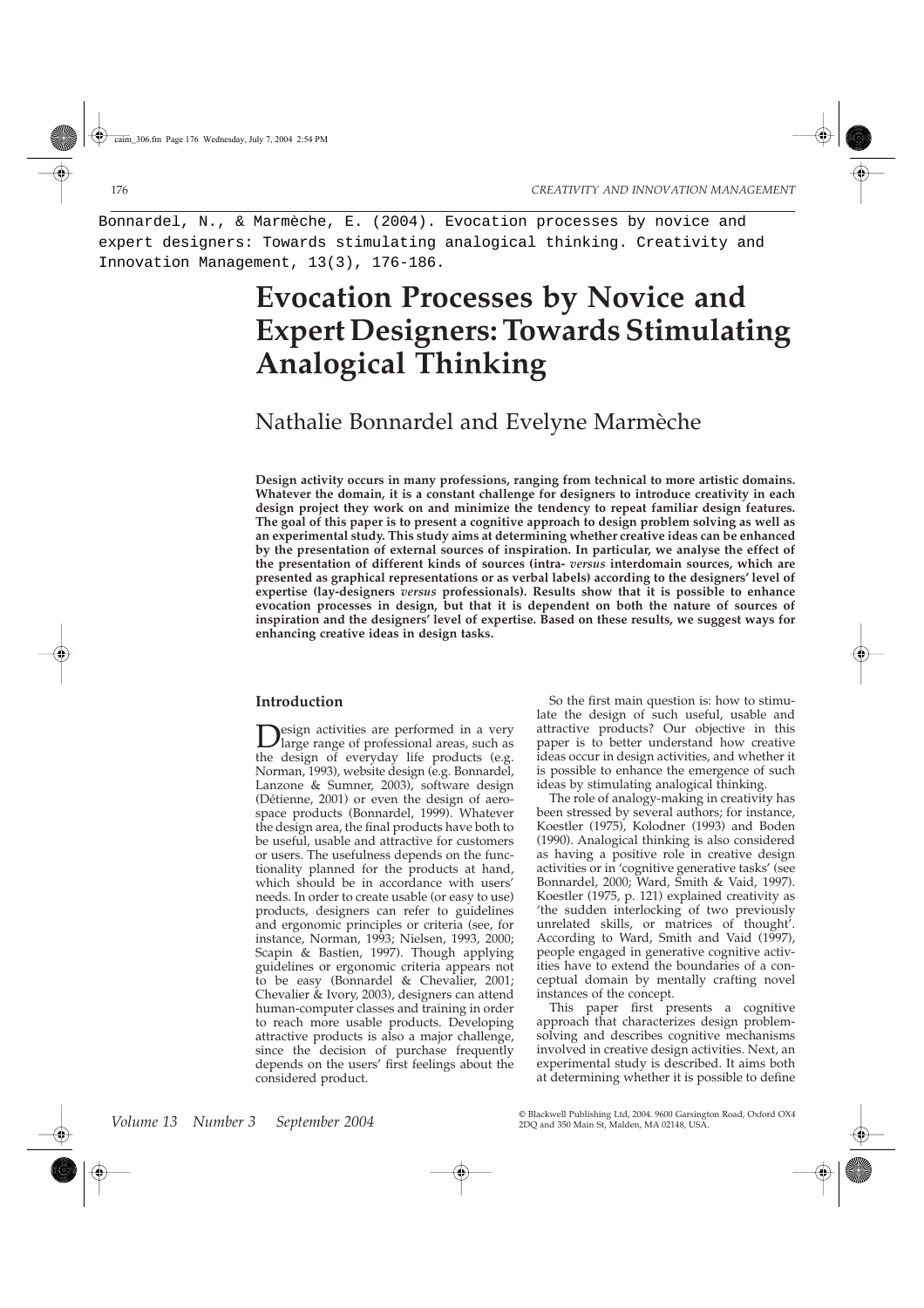experimental conditions that enhance evocation processes in design and whether such conditions are dependent on the designers' level of expertise. Lastly, based on the obtained results, we suggest ways for enhancing evocation processes in designers' thinking.

## **Creativity in design: A cognitive psychology view**

#### *Design problem solving*

In cognitive psychology, design activities are described as *problem-solving* situations: designers have to produce an artefact, which should fit a specific function and satisfy different requirements (Malhotra et al., 1980).

These requirements define to some extent the goal to reach, but designers have to complement their mental representation of the design problem, since these problems are *ill-structured* or *ill-defined* (Eastman, 1969; Reitman, 1964; Simon, 1973). Indeed, at the beginning of the problem, the designers have only an incomplete and imprecise mental representation of the design goal. It is only through the problem-solving process itself that designers can complete their mental representations by choosing design options (see Falzon et al. 1990). Thus, the design problem solving results from a *co-evolution of problem and solution spaces* (Cross & Dorst, 1999; Dorst & Cross, 2001). This specificity of design problems has also been described as based on an iterative dialectic between *problem framing and problem solving* (Rittel & Webber, 1984; Simon, 1995). During problem framing, designers refine design goals and specifications and, thus, refine their mental representation of the problem. During problem solving, designers elaborate solutions and evaluate these solutions with respect to various criteria and constraints, which guide the designers in performing subsequent stages of design problem solving (see, for instance, Bonnardel, 1993, 1999). Continuous interactions between the problem space and the solution space allows a *reflective conversation* between the designer and his/her external representation of the artefact (see Schön, 1983).

Each designer constructs his or her own mental representation of the design problem and deals in fact with a problem which has become specific to him or her. Different designers dealing with a same problem, develop different ideas and reach different solutions, materialized, for instance, by drawings or plans (Bisseret, Figeac-Létang & Falzon, 1988).

Design problems are also considered to be *open-ended* since there is usually no single correct solution for a given problem, but instead a variety of potential solutions (Fustier, 1989), which satisfy different criteria or constraints to varying degrees.

## **Opportunistic process**

The dialectic process between problem framing and problem solving contributes to another characteristic of design problem solving: it is viewed as an *opportunistic process*. Several years ago, much debate centred on whether design activities were hierarchically organized (see, for instance, Adelson & Soloway, 1985; Jeffries et al., 1981) or opportunistically organized (for a review, see Visser, 1994). The seminal study of Hayes-Roth and Hayes-Roth (1979) and later research (see, for 4 instance, Bisseret, Figeac-Létang & Falzon, 1988; Guindon, 1990; Visser, 1990) provided arguments on behalf of an opportunistic organization of design activities, though they possibly include hierarchical episodes. The design process was thus described as multidirectional: decisions included both top-down and bottom-up instances and they could be made at different levels of abstraction etc. Such an activity was characterized by the authors as opportunistic because 'each decision [was] motivated by one or two immediately preceding decisions, rather than by some high-level executive program' (Hayes-Roth & Hayes-Roth, 1979, p. 381). Such decisions could lead to reconsidering previous decisions or postponing certain decisions (Bonnardel, Lanzone & Sumner, 2003; Hayes-Roth & Hayes-Roth, 1979; Visser, 1990).

## **Emergence of new ideas**

Understanding how designers opportuniscally develop new ideas and reach innovative products remains a major issue. Models of creativity have been proposed in order to highlight the sociocultural context in which individual creativity occurs (see Boden, 1990; Csikszentmihalyi, 1996; Fischer, 2000; Liu, 2000). Other approaches describe characteristics of creative individuals (e.g. motivation, attitude, knowledge, skills) in relationship with positive or negative effects of the environment (Amabile, 1996). In particular, the 'investment approach' (Sternberg & Lubart, 1991, 1995) points out necessary resources for creative persons (e.g. intelligence, knowledge, motivation and so on) as well as the necessity

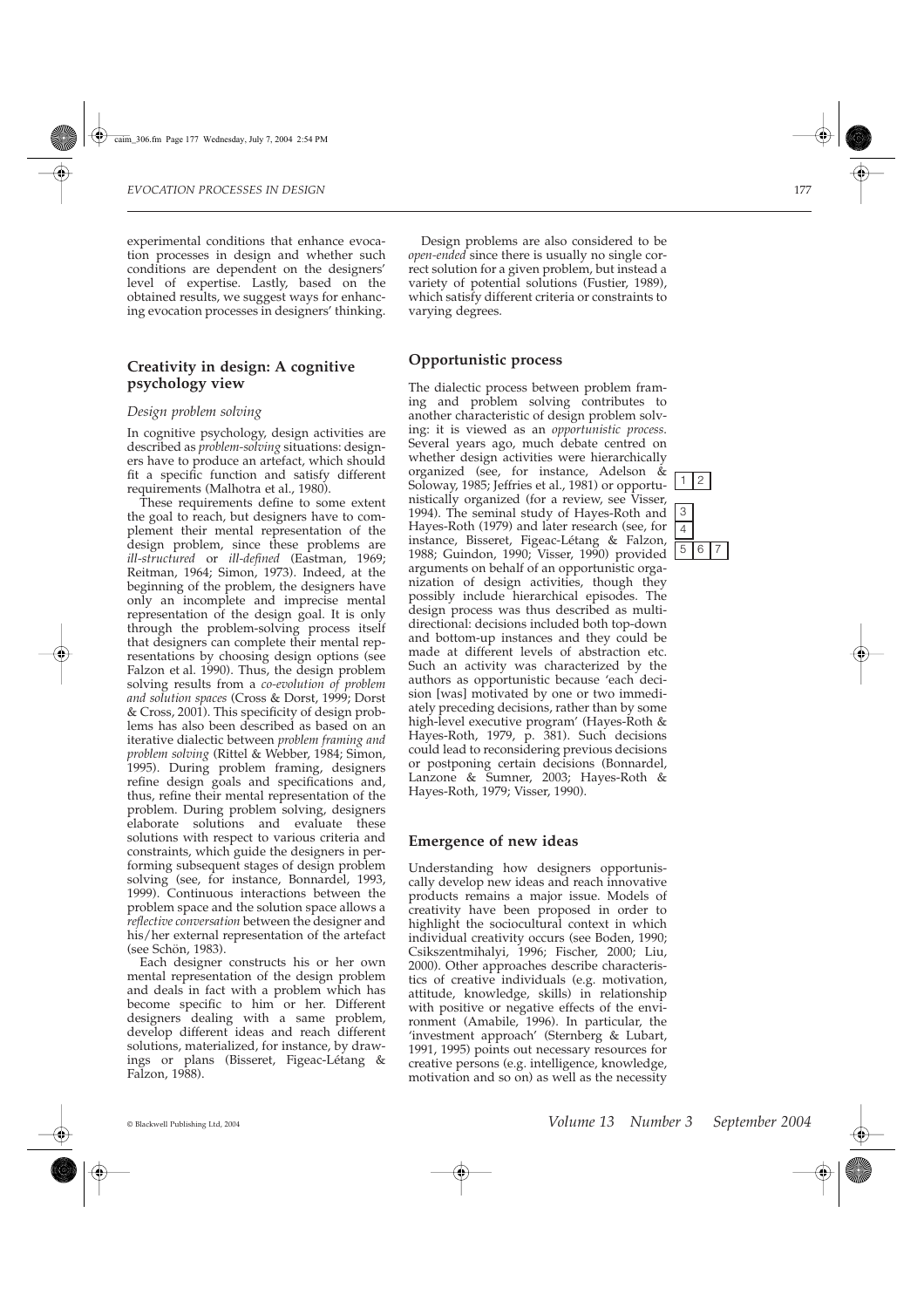of presenting the new production at the right moment for the production to be appreciated.

Since our objective is to understand more precisely how the designers' mental representations evolve in order to reach an innovative production, we are going to focus on cognitive processes developed by designers, in line with cognitive-components approaches of creativity (see Finke, Ward, & Smith, 1992; Mumford et al., 1991; Runco & Chand, 1995).

Based both on observations in professional design situations (Bonnardel, 1992; Dorst, 1997; Valkenburg & Dorst, 1998) and previous experiments involving real design problemsolving activities (Bonnardel, 2000), we argue that evocation process in design is based on two main cognitive mechanisms which continuously interact:

- The construction of a *'constrained cognitive environment'*, which delimits the space of research, on the basis of different kinds of constraints, in order quickly to reach indepth levels of understanding. These constraints can consist of prescribed constraints derived from a schedule of conditions, 'constructed' constraints which depend on the designers' expertise, or 'deduced' constraints, which depend on the current state of problem solving as well as on previously defined constraints (see Bonnardel, 1993). Constraints are propagated during design problem solving (Darses, 1994) and they dynamically orient the designer's reasoning towards the most appropriate decisionmaking and choices of design options (Bonnardel, 1999).
- *Analogy-making*, which can open up or restrict the 'space of research' of new ideas, depending on the nature of the sources that are evoked for solving the problem at hand. Design activities would be more or less creative according to the conceptual domains evoked sources belong to, and to the features of sources taken into account, such as functional, aesthetic or structural features (see Bonnardel & Marmèche, 2003).

#### **Analogy making and expertise**

A lot of results showed that the cognitive treatment of data is performed differently depending on the participants' level of expertise (see, for instance, Bonnardel & Marmèche, 2003; Chi, Feltovitch & Glaser, 1981; Besnard & Bastien-Toniazzo, 1999; Didierjean & Marmèche, 2003;). Case-based reasoning is a usual cognitive process for experts, since they have a large library of cases at their disposal. Experts can refer to such cases in order to engage in analogy-making for solving 8

design problems. Analogy-making is, however, double-edged:

- on one hand, it allows experts to consider promising ways for designing a new object;
- on another hand, it can restrict the boundaries of the space of research, the extent of design ideas, the range of procedures to be used and thus, reduce creativity.

In contrast, novice designers have only a few reference cases to deal with new design problems, which may restrict their space of research of innovative ideas.

Analogy-making is usually described as allowing two kinds of analogies:

- intradomain analogies, when the target (e.g. the situation or problem at hand) and the source (a previous similar situation) belong to the same conceptual domain;
- interdomain analogies, when the target and the source belong to different conceptual domains.

In addition, relationships are established between the target and the source. Intradomain analogies would be based on both surface similarities and structural similarities between the target and the cible, whereas interdomain analogies would be based only on structural similarities (or underlying principles) between the target and the sources.

A way to influence people in developing ideas is to provide them with suggestions or examples. Thus, several experiments were conducted, in the case of 'cognitive generative tasks', in order to determine the impact of the presentation of examples on participants' productions. Experimental tasks were defined in various areas: to design technical artefacts, such as spill-proof mugs or bicycle racks (Jansson & Smith, 1989, 1991; Purcell & Gero, 1992), to design novel space creatures to inhabit a distant planet, to provide novel ideas for reducing traffic accidents (Marsh, Landau & Hicks, 1996; Smith, Ward, & Schumacher, 1993; Ward, 1994; Ward & Sifonis, 1997). Whatever the final objective, mainly similar results were observed: when they are provided with examples, participants' productions *conform to experimenter-provided examples*. Such an effect has been called 'design fixation effect' in the case of design activities (Jansson & Smith, 1989, 1991). This type of effect appears, to a certain extent, similar to phenomena described for years, in psychology, under the terms of 'functional fixedness' and 'mechanisation of thought' (see Duncker, 1945; Luchins, 1942; Maier, 1931, Weisberg, 1988).

In contrast to these results, we argue that it is possible to enhance the evocation of new ideas and, especially, to lead designers to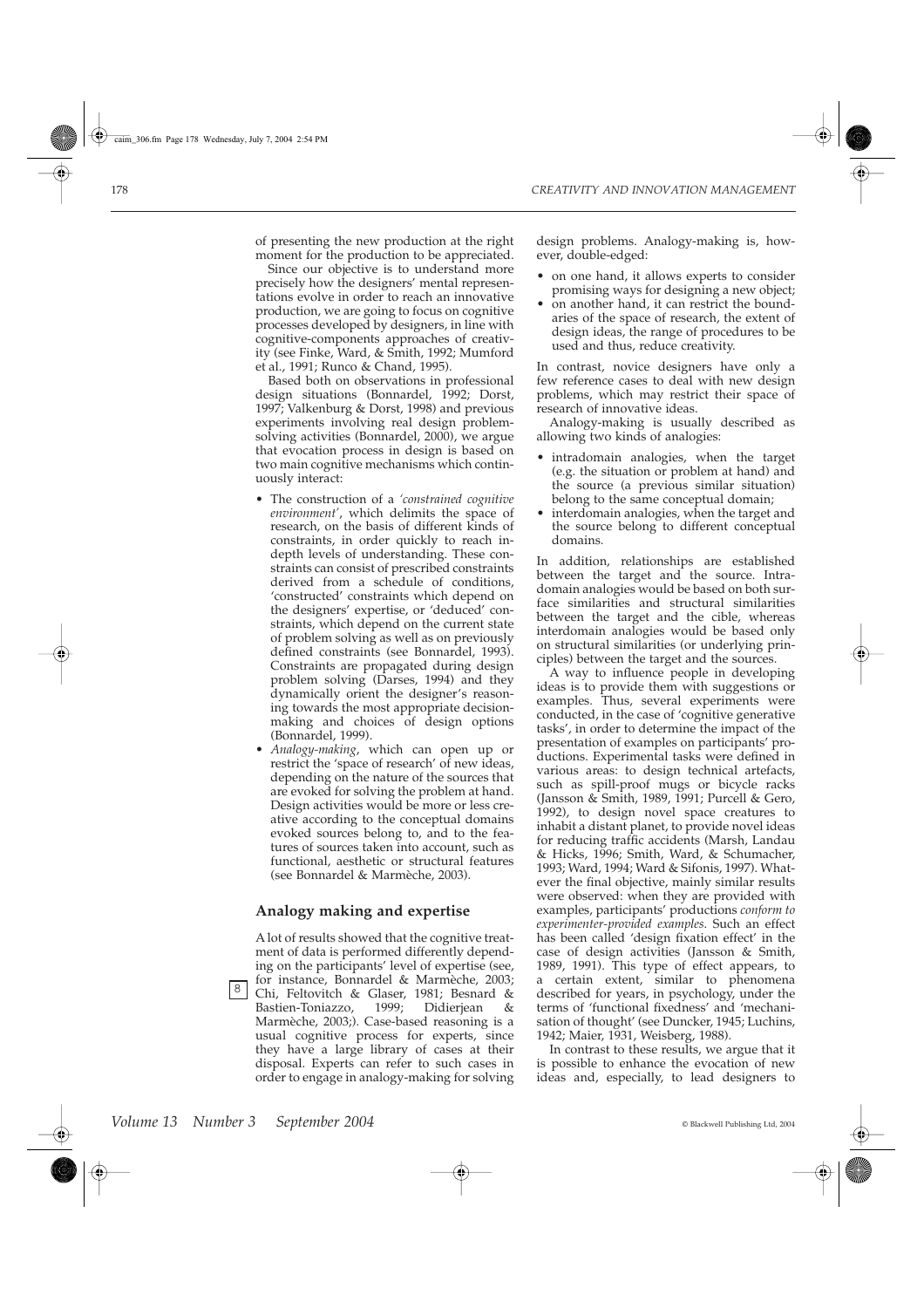extend their space of research, by providing them with different kinds of sources of inspiration. The objectives of our study are to determine:

- What is the nature of the sources of inspiration spontaneously evoked by lay designers and professionals.
- Whether it is possible to support designers in extending the boundaries of the conceptual domain related to the object to be designed, by providing them with different kinds of sources.
- Whether designers' evocation processes are different according to their level of expertise.

### **Experimental study**

#### *Hypotheses*

- Throughout the design activity, professional designers should globally evoke more intra- and interdomain sources than lay designers, since they are used to make analogies in their professional activities.
- In line with previous research about the design fixation effect, we expected that designers, whatever their level of expertise, would evoke mainly intra-domain sources directly related to the object to be designed.
- However, we hypothesized that professional designers may extend their space of research of ideas, when they are provided with interdomain sources. The suggestion of interdomain sources could lead professionals to develop a reflection based on principles underlying these interdomain sources, and to adopt various points of view, which lead them to evoke new creative ideas. In contrast, we hypothesized that lay designers will be more focused on surface features of the object to be designed. Therefore, they would not realize the potential interest of interdomain sources, which

are apparently far from the object to be designed.

In addition, we compared two formats of presentation of the suggested sources: graphical representations versus verbal labels. In previous research, examples were always presented as graphical representations, which could limit the space of research more than verbal labels.

#### *Participants*

75 designers participated in this study:

- 25 professionals, who have been working in design offices for at least three years. They were between 26 and 66 years old and they had superior degrees in industrial design, graphical or applied arts, architecture. With regard to these characteristics, participants were assigned to each of the five experimental groups, in order to have matched groups.
- 50 'lay designers', who were students in their first or second year of Psychology, and who had no experience at all in industrial design.

### **Experimental task**

All the participants had to perform the same task: to design a new seat (see Figure 1). This task was defined in collaboration with a professor of industrial design and presented to participants as a scenario describing the object to design and its use, as well as the main requirements to satisfy. The object they had to design belongs to a category of objects wellknown by everyone, novice or expert, since it is a specific seat. Participants had to express ideas and evoke sources, and though they realized drawings, our analysis is not focused on the quality of the drawings (which would require more technical skills), nor on their role

The object to be designed was intended to be used in a Parisian 'cyber-café'. It should be a particular seat with a contemporary design in order to be attractive for young customers. Such seats should allow the user to have a good sitting position, holding the back upright. Towards this end, the users should put their knees on a support intended to this function. In addition, these seats should allow the users the opportunity to relax, by offering them the possibility of rocking.

*Figure 1. Brief Description of the Object to Design.*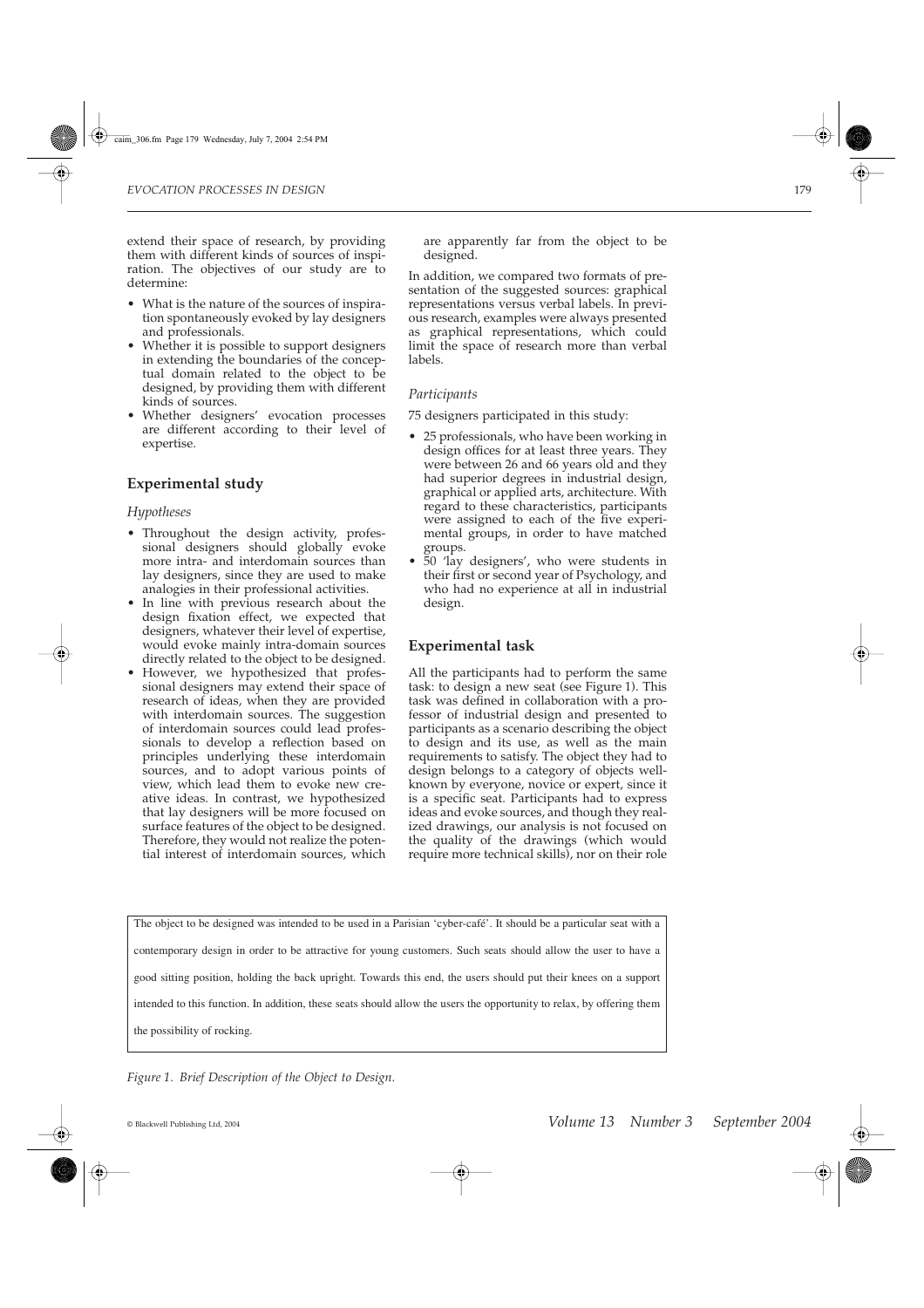in the design task. Data analyses are only focused on the evoked sources, either without any suggested source of inspiration, or after the presentation of some sources, intra- or interdomain.

#### *Experimental conditions and procedure*

The participants had to solve the design problem in their own office. They were assigned to groups corresponding to the following experimental conditions:

- a 'free' condition, in which the participants were only provided with the description of the design problem.
- Four 'guided' conditions in which the participants were first provided with the description of the design problem and, immediately after, with two potential sources of inspiration. These sources were either *intra-*domain or *inter*domain sources, and presented in a *verbal* or in a *graphical* format (see Figure 2).

The suggested *intra-domain* sources pertain to the 'seat' category, which is the category the object to be designed belongs to. They consist of a rocking chair and an office chair. The suggested *interdomain* sources do not belong to the category of the object to be designed. They consist of a climbing position and a logo.

Each participant had about 50 minutes to begin to solve the design problem at hand. The designers' drawings were video-recorded in order to allow us to analyse their evolution. In addition, in order to allow us to identify the sources of inspiration they referred to, the participants were invited to think aloud (see Dorst & Cross, 2001; Ericsson & Simon, 1993; Gero & Mc Neil, 1998; Piolat & Pélissier, 1998). The designers' verbalizations were transcribed in order to perform an analysis of new evoked sources.

#### *Data analysis*

Since we focused on the designers' evocation processes, two indicators related to these processes were taken into account:

- the number of new sources evoked by the designers all along the design activity;
- the nature of new evoked sources, by distinguishing intra-domain sources and interdomain sources.

By 'new' sources of inspiration, we mean that, for the four guided conditions, the account was performed on sources of inspiration that were not the suggested ones, but really newly evoked sources (for instance, a camping seat, a sledge, a wave or a nest).

Three judges independently categorized these sources as being intra- or interdomain sources. A high degree of agreement was obtained (0.95). In case of hesitation, a short discussion allowed us to reach a complete agreement.

#### *Results*

#### *Number and nature of sources evoked by laydesigners and professionals in the free and guided conditions*

A first ANOVA was conducted on the number of evoked sources, with the 'expertise level' (lay designers versus professionals) and the 'kind of condition' (free condition versus guided conditions) as between-subject factors. The results yielded a significant effect of the expertise level  $F(1,71) = 10,33$ ; MSe = 14,32; p < 0.01. The effect of the conditions was nonsignificant. The results indicated no significant interaction between expertise level and kind of conditions.

A second ANOVA was conducted on the 'nature of the evoked sources' (intra- versus interdomain sources), with the 'expertise level' (lay designers versus professionals) and the 'kind of condition' (free condition versus guided conditions) as between-subject factors. The results indicated three significant interactions: the interaction between expertise level and the nature of the evoked sources,  $F(1,71) =$ 5,96; MSe = 5,71;  $p < 0.05$ , the interaction between the kind of conditions and the nature of the evoked sources,  $F(1,71) = 4,22$ ; MSe =  $5,71$ ;  $p < 0.05$ , and the triple interaction between expertise level, kind of conditions and nature of the evoked sources,  $F(1,71) =$ 4,63; MSe = 5,71;  $p < 0.05$ .

In accordance with our first hypothesis, lay designers evoked less sources than professionals: in mean, respectively, 2.9 versus 6.4 (see Table 1). Thus, with the acquisition of expertise, the space of research is extended.

In line with our second hypothesis, whatever their level of expertise, designers spontaneously evoked (i.e. in the free condition) more intra-domain sources than interdomain sources (see Table 1).

The effect of the 'condition' factor (i.e. free versus guided conditions) is not globally significant: there is no significant difference in the number of sources evoked in the 'free' condition versus in the different 'guided' conditions taken together. However, planned comparisons show that though there is no significant effect for lay designers, for professionals, a significant interaction between conditions and the number of evoked sources does exist (intra- and interdomain sources). In the free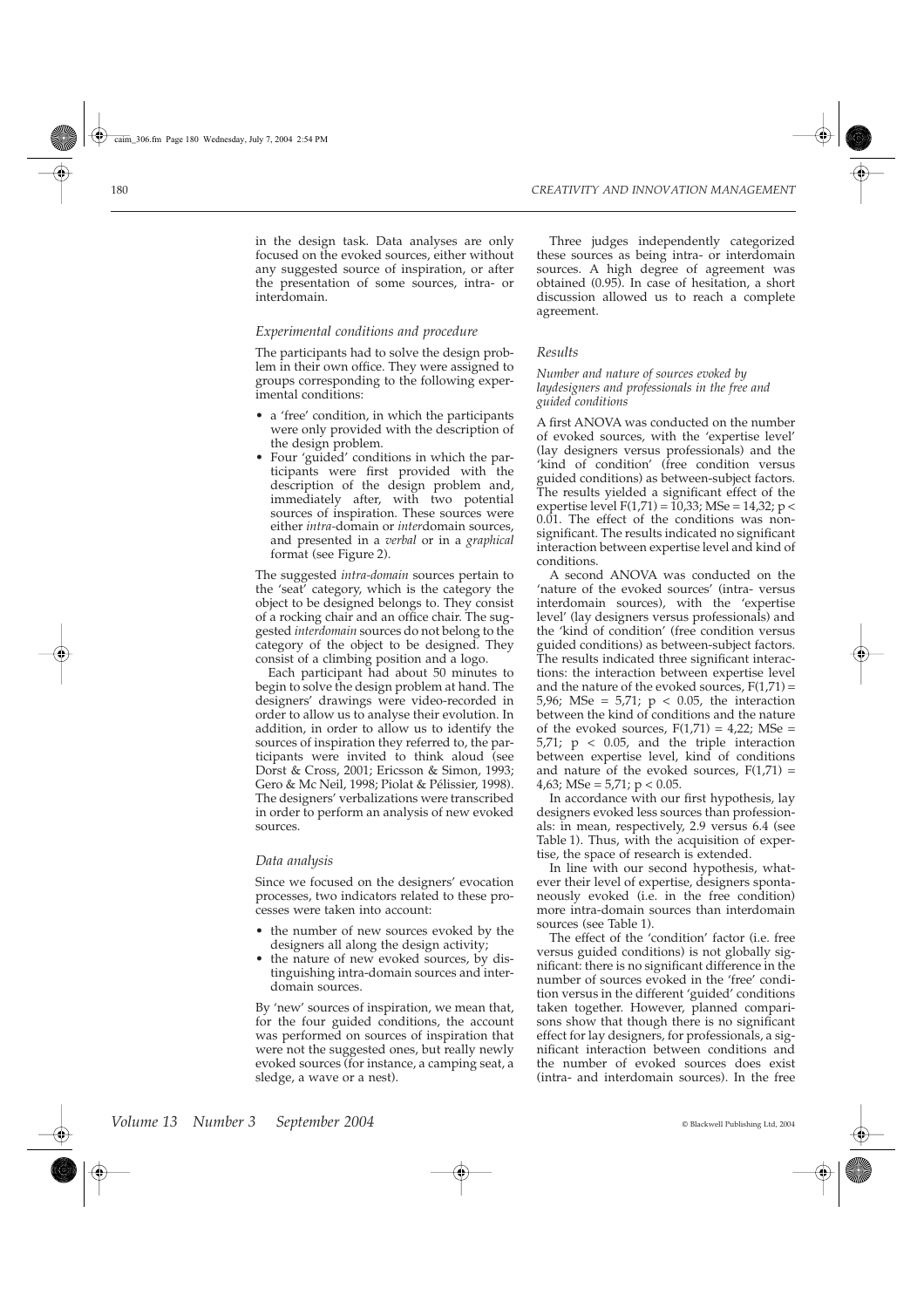♦

| r |        |
|---|--------|
|   | ٠<br>I |

| Nature of sources                | <b>Intradomain</b>  | <b>Interdomain</b>       |  |
|----------------------------------|---------------------|--------------------------|--|
| <b>Format</b> of<br>presentation |                     |                          |  |
| Graphical<br>representations     |                     | <b>LYSER</b>             |  |
| <b>Verbal labels</b>             | <b>OFFICE CHAIR</b> | <b>CLIMBING POSITION</b> |  |
|                                  | ROCKING-CHAIR       | <b>LOGO</b>              |  |

*Figure 2. Suggested Sources of Inspiration*

€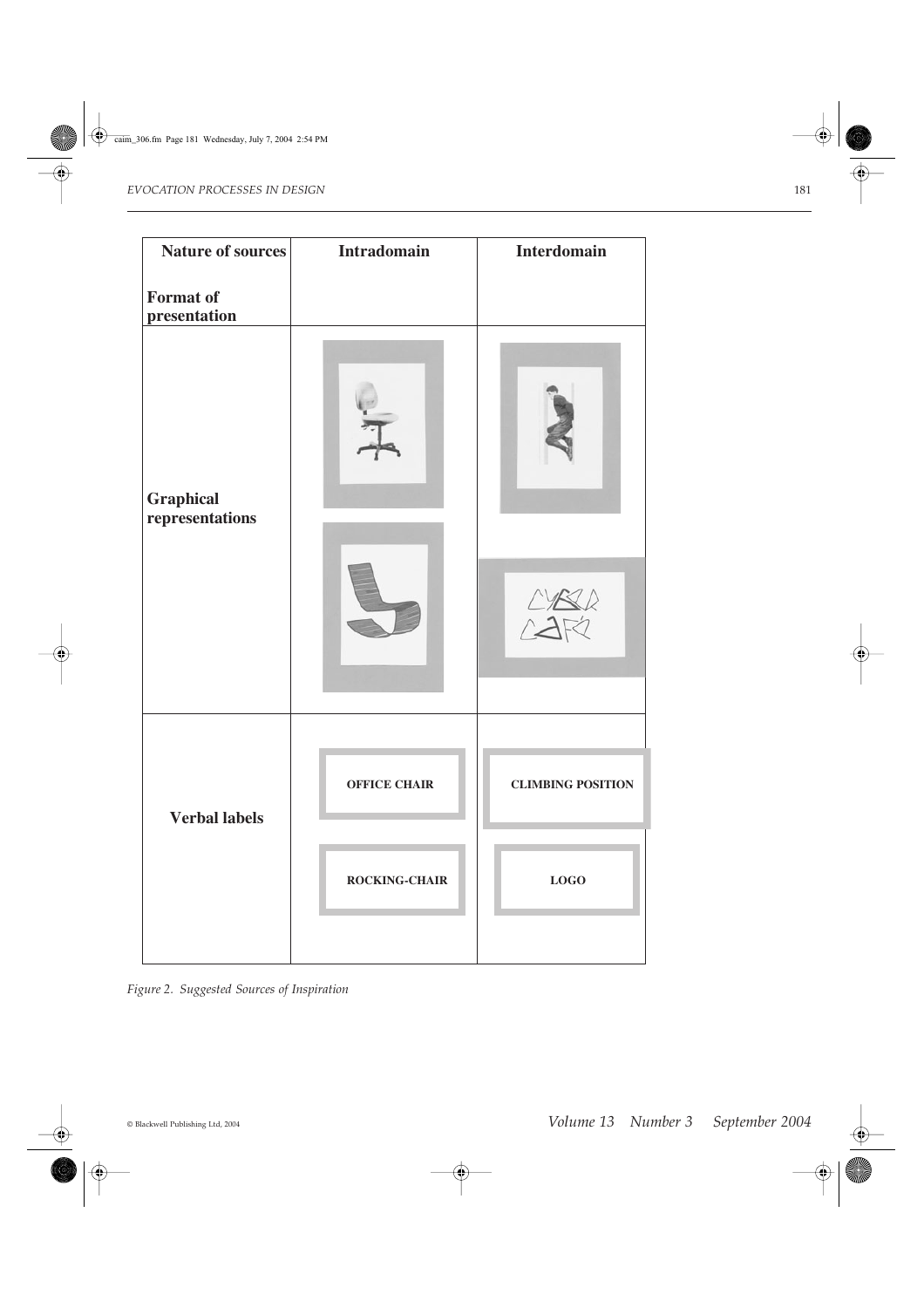| <b>Experimental conditions</b> |       | Free condition | <b>Guided conditions</b> |  |
|--------------------------------|-------|----------------|--------------------------|--|
| Level of expertise             |       |                |                          |  |
| Lay designers                  | Intra | 1.8            | 2.0                      |  |
|                                | Inter | 1.1            | 1.2                      |  |
|                                | Total | 2.9            | 3.2                      |  |
| Professionals                  | Intra | 3.4            | 1.6                      |  |
|                                | Inter | 3.0            | 5.6                      |  |
|                                | Total | 6.4            | 7.2                      |  |

*Table 1. Number and Nature of Sources Evoked by Lay Designers and Professionals in the Free and Guided Conditions*

condition, professionals mainly evoked intradomain sources, whereas it is the reverse in the guided conditions, in which interdomain sources are predominant.

#### *Number and nature of sources evoked by lay designers and professionals according to the kinds of suggested sources and their format of presentation*

A first ANOVA was conducted on the number of evoked sources, with the 'expertise level' (lay designers versus professionals), the kind of 'suggested sources' (intra- versus interdomain sources) and the 'presentation format' (graphical representations versus labels) as between-subject factors. The results yielded a significant effect of the expertise level, F(1,52)  $= 15,52$ ; MSe  $= 13,40$ ; p  $< 0.001$ , a significant effect of the factor 'suggested sources' F(1,52)  $= 9,56$ ; MSe = 13,40;  $p < 0.01$  and a significant interaction between the factors 'expertise level' and 'suggested sources'  $F(1,52) = 12,89$ ;  $MSe = 13,40; p < 0.001$ . The effect of the presentation format was non-significant, nor any interaction involving this factor.

A second ANOVA was conducted on the nature of the evoked sources (intra versus inter), with the 'expertise level' (lay designers versus professionals) and the kind of 'suggested sources' (intra- versus interdomain sources) as between-subject factors. The results indicated a significant effect of the expertise level,  $F(1,56) = 16,05$ ; MSe = 6,48; p < 0.001, of the suggested sources,  $F(1,56) = 9,88$ ;  $MSe = 6,48; p < 0.01$  and of the number of intra versus interdomain sources that are evoked,  $F(1,56) = 11,75$ ; MSe = 5,63; p < 0.01]. The interaction between expertise level and the kind of the suggested sources is significant,  $F(1,56) =$ 13,33; MSe =  $6,48$ ;  $p < 0.001$ . The interaction between expertise level and the nature of the evoked sources is significant,  $F(1,56) = 26,71$ ;

 $MSe = 5,63; p < 0.001$ . The interaction between the suggested sources and the evoked sources is also significant,  $F(1,56) = 12,12$ ; MSe = 5,63; p < 0.001. The triple interaction between expertise level, suggested sources and nature of the evoked sources is not significant.

To summarize, for lay designers, the suggestion of sources, whatever they are intra- or interdomain, did not appear to enhance the production of new creative ideas.

In contrast, for professionals, the interdomain condition significantly facilitated the evocation of sources (in mean, 10.5 evoked sources), whereas the intra-domain condition appeared to limit the evocation of sources (in mean, 3.8 evoked sources) with regard to the result obtained in the free condition (6.4 evoked sources). In the guided conditions, whatever the nature of suggested sources, professionals evoked more interdomain sources than intra-domain ones (see Table 2). However, the space of research of interdomain sources appears to be even larger for professionals when they are provided with interdomain sources (in mean, 8.3) than with intradomain sources (in mean, 2.8).

Thus, expertise seems to be related to the possibility of accessing interdomain sources, *a priori* far from the object to design.

No significant difference due to the format of presentation (graphical representations or verbal labels) of the initially suggested sources was observed, whatever the designers' level of expertise.

### **Discussion**

This study highlights interesting findings:

• The evocation of creative sources of inspiration mainly results from analogy-making with interdomain sources.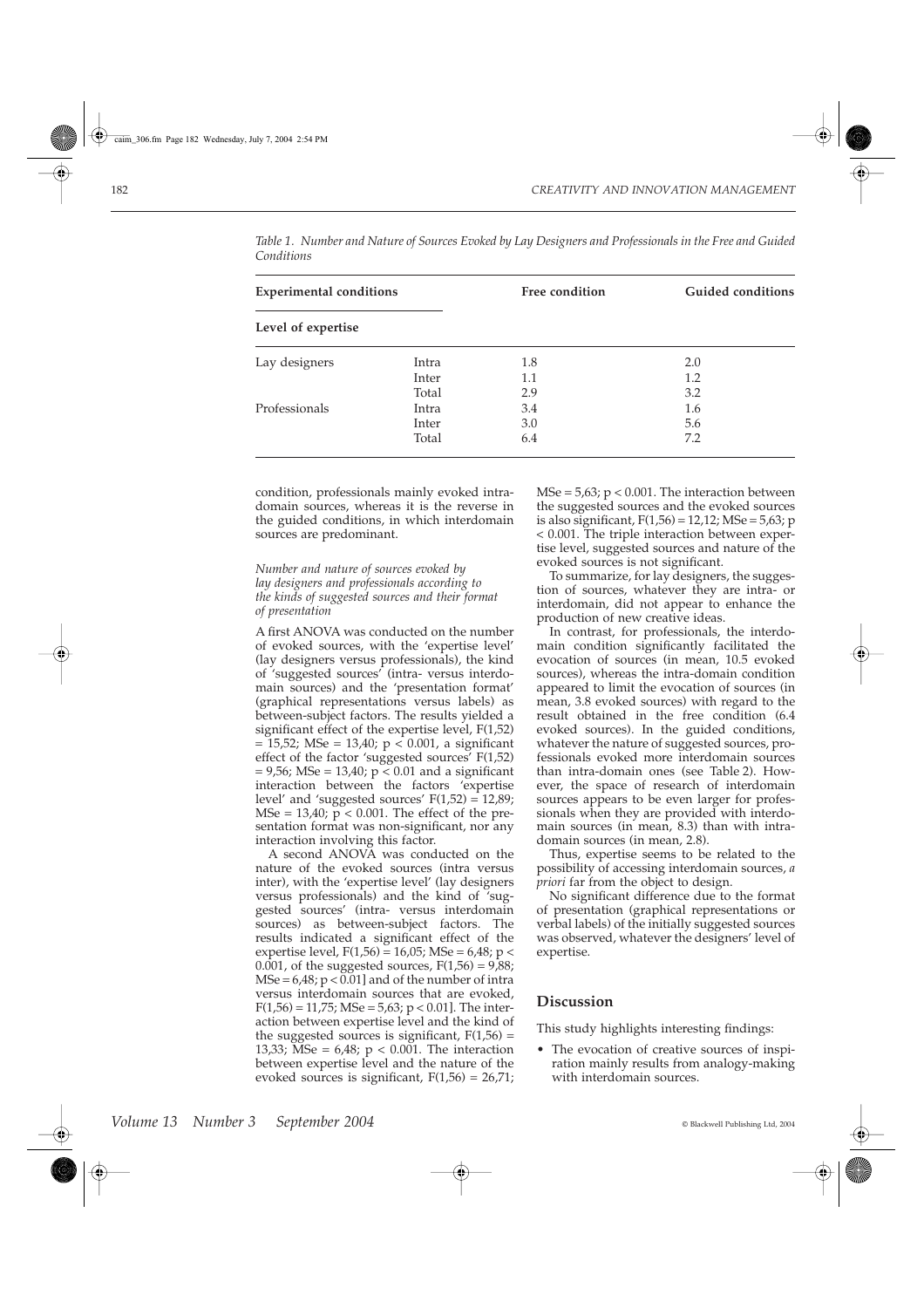#### *EVOCATION PROCESSES IN DESIGN* 183

| <b>Suggested sources</b> |       | Intra-domain sources |               | Interdomain sources |        |  |
|--------------------------|-------|----------------------|---------------|---------------------|--------|--|
| Level of expertise       |       | Graphical            | <b>Verbal</b> | <b>Graphical</b>    | Verbal |  |
| Lay-designers            | Intra | 3.3                  | 2.0           | 1.3                 | 1.4    |  |
|                          | Inter | 0.2                  | 1.4           | 1.4                 | 1.8    |  |

Total 3.5 3.4 2.7 3.2

Inter 1.6 4.0 9.2 7.4 Total 2.4 5.2 11.4 9.6

*Table 2. Number and nature of sources evoked by lay-designers and professionals in the guided conditions, according to the nat* 

Professionals Intra 0.8 1.2 2.2 2.2

• It is possible to exert an influence on the designers' evocation processes, but this influence depends on the designers' level of expertise.

Our results appear very different from previous findings (such as the ones of Jansson & Smith, 1989, 1991):

- For lay-designers, the presentation of sources of inspiration – playing the role of examples – did not limit the number of new evoked sources, though it did not expand it.
- In contrast, for professionals, we observed a limitation of the evocation of sources when they were provided with intradomain sources. This result is in line with the one obtained by Jansson & Smith (1989, 1991). These authors analysed the effect of intra-domain sources presented as examples to professionals in order to design a bicycle-rack. However, our study showed that an opposite effect is obtained when professionals (but not lay designers) are provided with interdomain sources. In this case, these sources highly facilitated the evocation of new sources.

Thus, with regard to the number of evoked sources, the evocation processes of professionals can be more easily facilitated than the ones of lay designers. In addition, professionals appear to be very sensitive to the type of sources they are provided with.

Concerning the nature of evoked sources, we found that, in the free condition, both professionals and lay designers spontaneously evoked mainly intra-domain sources. However, we observed that, in contrast to lay designers, professionals can avoid such spontaneous behaviour, when they are provided with external sources, whatever the nature of these sources. Indeed, professionals who were provided with sources mainly evoked interdomain sources, whatever the nature (intra- or interdomain) of the suggested sources.

The cognitive treatment of the suggested sources seems to be performed differently according to the designers' level of expertise. Some research showed that experienced designers are able to take into account a multiplicity of aspects of suggested sources (functional, structural, aesthetic and so on), which could allow them to activate in long-term memory very heterogeneous new sources, or conflicting aspects from different domains (see Bonnardel & Marmèche, 2003; Dorst, 1997).

## **Towards enhancing creative ideas in design**

Various techniques and divergent thinking guidelines – such as the classical brainstorming technique (Osborn, 1963) – have been proposed in order to foster creativity (see Dewulf & Baillie, 1999; Nickerson, 1999). In the case of professional situations, such as design, the challenge is to provide designers with a specific support in accordance with their level of expertise. Moreover, it is also necessary to provide designers with a 'contextualized' support and to present it 'at the right moment', i.e. when designers look for new ideas and progressively define their space of research. Though there is a co-evolution of problem and solution (Cross & Dorst, 1999; Dorst & Cross, 2001) as well as an iterative dialectic between problem framing and problem solving (Rittel & Webber, 1984; Simon, 1995), if suggestions occur too late in the design process, designers may not consider these suggestions, since they will be more focused on graphically representing their own design ideas.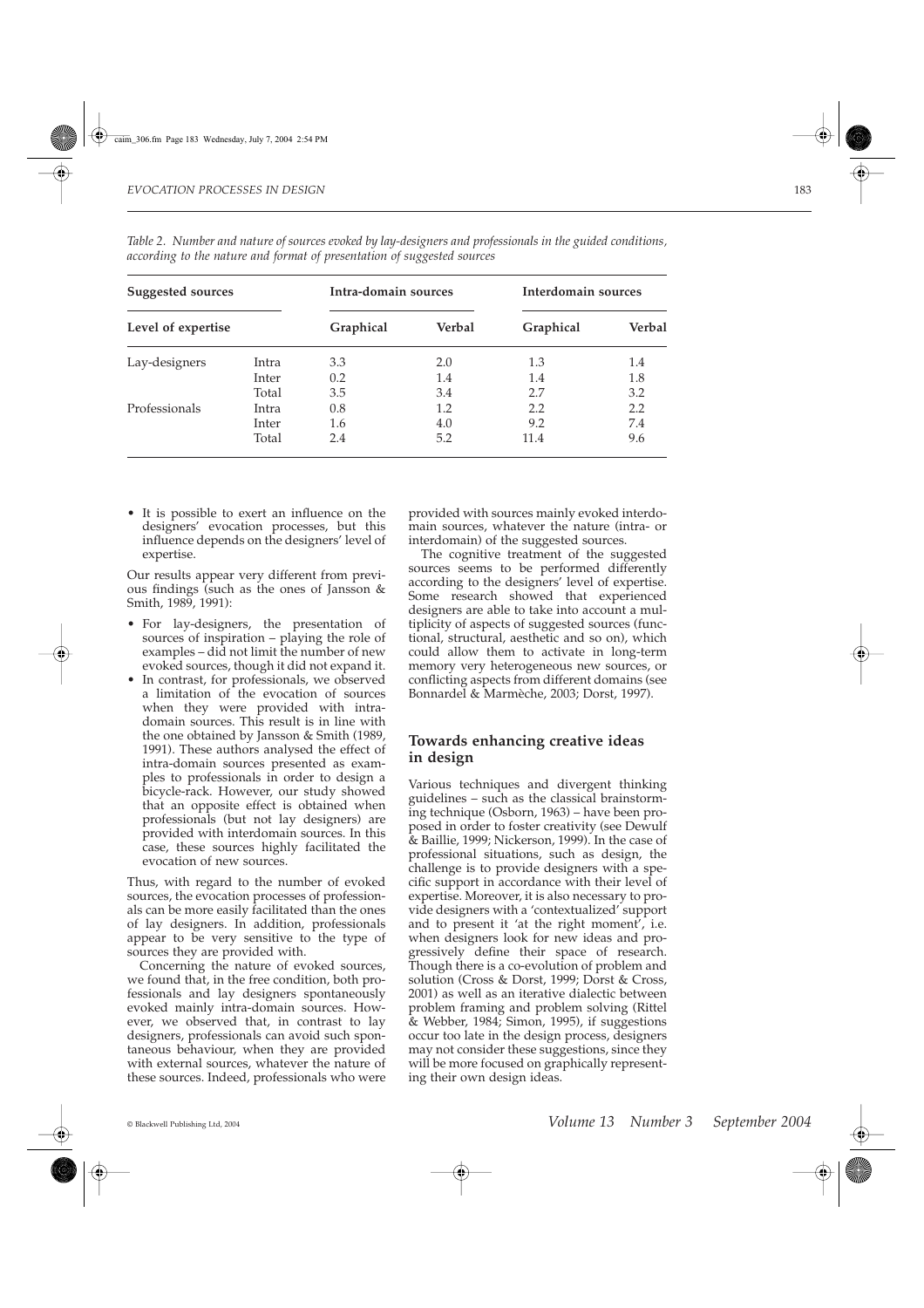caim\_306.fm Page 184 Wednesday, July 7, 2004 2:54 PM

Towards the end of adapting support to the designers' level of expertise, our findings show that only experts benefit from the presentation of external sources of inspiration, and especially of interdomain sources. Such sources allow experts to explore new conceptual domains. In contrast, for novices, the fact of being provided with sources, either intra- or interdomain, does not significantly modify the evocation of new sources. Our interpretation is that the suggested intra-domain sources are in fact very similar to the sources they would spontaneously evoke. Concerning interdomain sources, the main problem for novices would be that they cannot envision the potential utility of such sources, these sources looking for us too far from the object to design.

Such results can lead to useful benefits in two areas: enhancing novices' analogical thinking and supporting expert designers in producing creative ideas.

- For *novices*, in order to enhance analogical thinking, it appears necessary to go further than simply suggesting intra- or interdomain sources. Pedagogical actions during design education could be particularly useful for novices in order to show them how and why to use analogies for successful design problem solving (see Casakin & Goldschmidt, 1999). In particular, a specific guidance should lead them to adopt various points of view on the suggested sources, as well as to connect these sources with the object to design. For instance, novices could get specific questions related to aspects that they do not spontaneously consider (see Bonnardel & Marmèche, 2003), such as 'affective', or 'aesthetic' ones in order to benefit more from the presentation of interdomain sources.
- For *experts*, in order to enhance the production of new creative ideas, our results allow us to point out the interest of the use of computational systems for providing designers with large databases consisting of a lot of pictures or words potentially useful for creative design tasks (see Nakakoji, Yamamoto & Ohira, 2000). In particular, based on our findings, it seems interesting to provide designers with sources of inspiration *a priori* very far conceptually from the object to design. Thus, it would lead experts to extend the boundaries of the conceptual domain they spontaneously consider.

Lastly, at a more general level, it could be interesting to lead both novices and experts to become aware of the usefulness of reasoning by analogy from diverse sources, in order to become more and more creative and original.

#### **Acknowledgements**

We wish to thank the professionals and lay designers who participated in this study. Many thanks also to André Didierjean, Anthony Hutton, Malory Sénéquier, Caroline Tékéressine and anonymous reviewers for their precious contributions.

#### **References**

- Amabile, T.M. (1996) *Creativity in Context*. Westview Press, Boulder, CO.
- Bisseret, A., Figeac-Létang, C. and Falzon P. (1988) *Modeling opportunistic reasonings: the cognitive activity of traffic signal setting technicians*. INRIA Research report no. 893. INRIA, Rocquencourt.
- Besnard, D. and Bastien-Toniazzo, M. (1999) Expert error in trouble shooting: An exploration study in electronics. *International Journal of Human-Computer Studies*, 50, 391–405.
- Boden, M. (1990) *The Creative Mind: Myths & Mechanisms*. Weidenfeld & Nicolson, London.
- Bonnardel, N. (1992) *Le rôle de l'évaluation dans les activités de conception*. PhD thesis, University of Provence. INRIA, Rocquencourt.
- Bonnardel, N. (1993) *Comparison of evaluation processes in design activities and critiquing systems: a way to improve design support systems*, Technical Report CU-CS-681-93. University of Coloradojournal, Boulder.
- Bonnardel, N. (1999) L'évaluation réflexive dans la dynamique de l'activité du concepteur. In Perrin, J. (ed.), *Pilotage et évaluation des activités de conception*. L'Harmattan, Paris pp. 87–105.
- Bonnardel, N. (2000) Towards understanding and supporting creativity in design: Analogies in a constrained cognitive environment. *Knowledge-Based Systems*, 13, 505–513.
- Bonnardel, N. and Chevalier, A. (2001) How do designers of web sites take into account constraints and ergonomic criteria. In Smith, M.J., Salvendy, G., Harris, D. and Koubek, R.J. (eds), *Usability Evaluation and Interface Design*. Lawrence Erlbaum Associates, Mahwah, NJ pp. 1066–70.
- Bonnardel, N., Lanzone, L. and Sumner, S. (2003) Designing web sites: opportunistic actions and cognitive effort of lay-designers. *Cognitive Science Quarterly*, 3, 25–56.
- Bonnardel, N. and Marmèche, E. (2003) Supporting the evocation process in creative design. In Stephanidis, C. and Jacko, J. (eds), *Human-Computer Interaction: Theory and Practice, part II*. Lawrence Erlbaum Associates, Mahwah NJ pp. 1158–62.
- Casakin, H. and Goldschmidt, G. (1999) Expertise and the use of visual analogy: implications for design education. *Design Studies*, 20, 153–75.
- Chevalier, A. and Ivory, M.Y. (2003) Can novice designers apply usability criteria and recommendations to make web sites easier to use? In Jacko, J. and Stephanidis, C. (eds), *Human-Computer Interaction, Theory and Practice*, part 1. Lawrence Erlbaum Associates, Mahwah NJ pp. 58–62.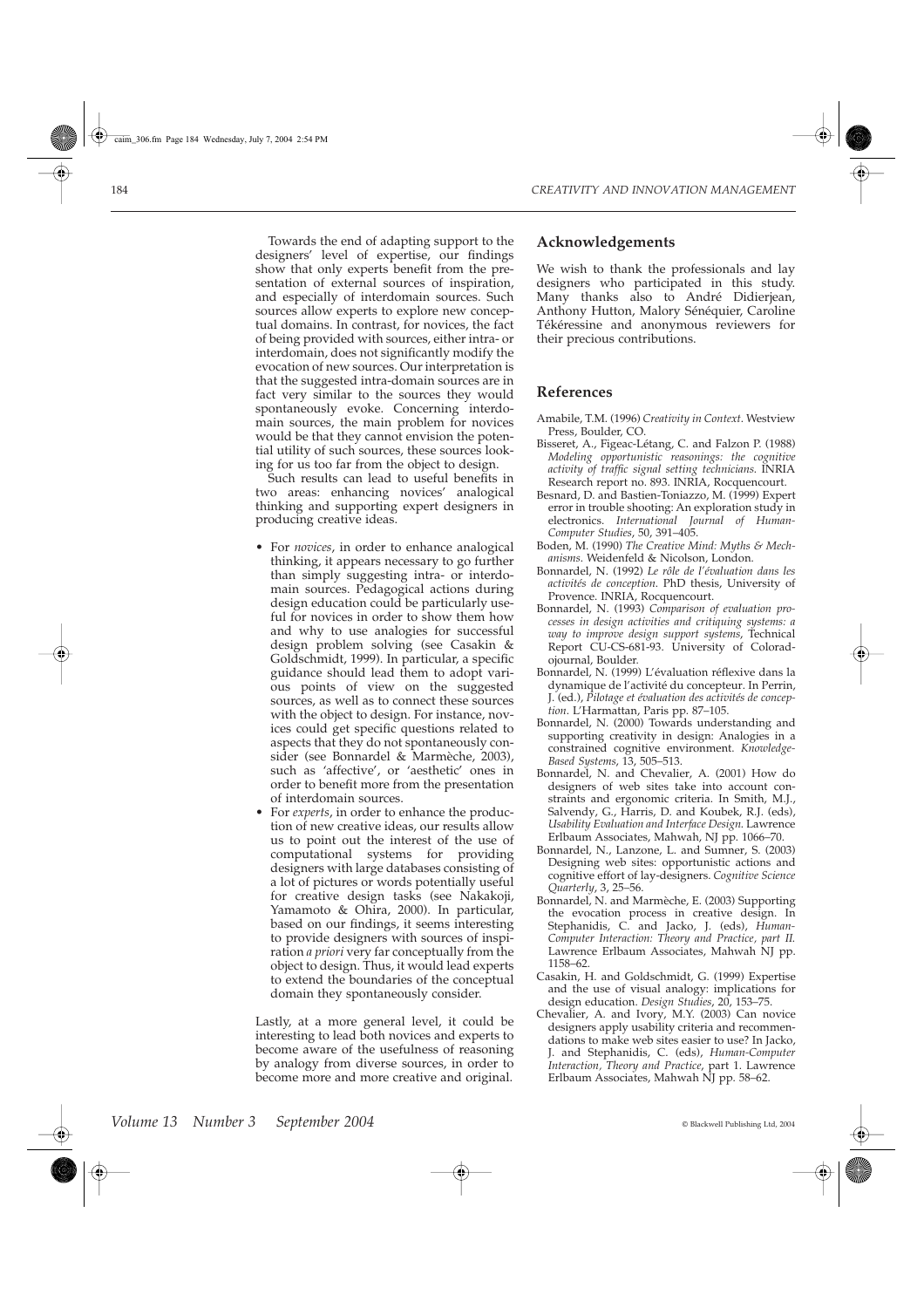- Cross, N. and Dorst, K. (1999) Co-evolution of problem and solution spaces in creative design. In Gero, J.S. and Maher, M.L. (eds), *Computational Models of Creative Design IV*. Key Centre of Design Computing and Cognition, University of Sydney pp. 243–62.
- Csikzentmihalyi, M. (1996) *Creativity: Flow and the psychology of discovery and invention*. Harpper Colins, New York.
- Darses, F. (1994) *Gestion de contraintes dans la résolution de problèmes de conception*. PhD thesis, University of Paris 8. INRIA, Rocquencourt.
- Détienne, F. (2001) *Psychology of Software Design*. Springer, Heidelberg.
- Dewulf, S. and Baillie, C. (1999) *CASE Creativity in Art, Science and Engineering: How to foster creativity*. Imperial College of Science, Technology and Medicine, London.
- Didierjean, A. and Marmèche, E. (2003) Generalization and Transfer: The role of specific cases. In Colombus, F. (ed.), *Advances in Psychology Research*. Nova Science Publishers, New York pp. 35–56.
- Dorst, K. (1997) *Describing Design A comparison of paradigms*, PhD Thesis Technische Universiteit Delft, Delft.
- Dorst, K. and Cross, N. (2001) Creativity in the design process: co-evolution of problem-solution. *Design Studies*, 22, 425–37.
- Duncker, K. (1945) On problem solving, *Psychological Monographs*, 270 (whole issue).
- Eatsman, C.M. (1969) Cognitive processes and illdefined problems: a case study from design. In *Proceedings of the First Joint International Conference on I.A*. Washington, DC pp. 669–90.
- Ericsson, K.A. and Simon, H. (1993) *Protocol analysis: Verbal reports as data* (Revised version). MIT Press, Cambridge, MA.
- Falzon, P., Bisseret, A., Bonnardel, N., Darses, F., Détienne, F. and Visser, W. (1990) Les activités de conception: l'approche de l'ergonomie cognitive. *Actes du colloque 'Recherches sur le design*'. UTC, Compiègne.
- Finke, R.A., Ward, T.B. and Smith, S.S. (1992) *Creative cognition: Theory, research, and applications*. MIT Press, Cambridge, MA.
- Fischer, G. (2000) Social creativity, symmetry of ignorance and meta-design. *Knowledge-based systems*, 13, 527–37.
- Fustier, M. (1989) *La résolution de problème: méthodologie de l'action*. Editions ESF & Librairies Techniques, Paris.
- Gero, J.S. and Mc Neill, T. (1998) An approach to the analysis of design protocols. *Design Studies*, 19, 21–61.
- Jansson, D.G. and Smith, S.M. (1989) Design fixation, *Proceedings of the Engineering Design Research Conference*. University of Massachussetts, National Science Foundation, Amherst pp. 53– 76.
- Jansson, D.G. and Smith, S.M. (1991) Design fixation. *Design Studies*, 12, 3–11.
- Koestler, A. (1975) *The Act of Creation*. Publisher? London. 9
	- Kolodner, J.L. (1993) Understanding creativity: A case-based approach. In Wess, S., Althoff K-D. and Richter, M.M. (eds), *Topics in Case-Base Rea-*

*soning, Lectures Notes in Artificial Intelligence, n*<sup>∞</sup> *837*. Springer-Verlag, Berlin pp. 3–20.

- Liu, Y.T. (2000) Creativity or novelty? *Design Studies*, 21, 261–76.
- Luchins, A.S. (1942) Mechanization in problemsolving, *Psychological Monographs*, 248 (whole issue).
- Maier, N.R.F. (1931) Resoning in humans: II. The solution of a problem and its appearance in consciousness. *Journal of Comparative Psychology*, 12, 181–94.
- Malhotra, A., Thomas, J.C., Carroll, J.M. and Miller, L.A. (1980) Cognitive processes in design. *International Journal of Man-Machine Studies*, 12, 119– 40.
- Marsh, R.L., Landau, J.D. and Hicks, J.L. (1996) How examples may (and may not) constrain creativity. *Memory & Cognition*, 24, 669–80.
- Mumford, M.D., Mobley, M.I., Uhlman, C.E., Reiter-Palmon, R. and Doares, L.M. (1991) Process analytic models of creative capacities. *Creativity Research Journal*, 4, 91–122.
- Nakakoji, K., Yamamoto, Y. and Ohira, M. (2000) Computational support for collective creativity. *Knowledge-Based Systems*, 13, 451–58.
- Nickerson, R.S. (1999) Enhancing creativity. In Sternberg, R.J. (ed.), *Handbook of Creativity* Cambridge University Press, Cambridge, MA pp. 392–430.
- Nielsen, J. (1993) *Usability Engineering*. A. P. Professional, New Jersey.
- Nielsen, J. (2000) *Designing Web Usability*. New Riders Publishing, Indianapolis.
- Norman, D.A. (1993) *The things that make us smart*. Addison-Wesley, Reading MA.
- Osborn, A. (1963) *Applied imagination: Principles and procedures of creative thinking*. Scribner's, New York.
- Piolat, A. and Pélissier, A. (1998) Etude de la rédaction de textes: contraintes théoriques et méthodes de recherche. In Piolat, A. and Pélissier, A. (eds), *La rédaction de textes: Approche cognitive*. Delachaux & Niestlé, Neuchâtel, pp. 225–69.
- Purcell, A.T. and Gero, J.S. (1992) The effects of examples on the results of a design activity. *Knowledge-Based Systems Journal*, 5, 82–91.
- Reitman, W. (1964) Heuristic decision procedures, open constraints, and the structure of ill-defined problems. In Shelley, M.W. and Bryan G.L. (eds), *Human Judgements and Optimality*. John Wiley & Sons, New York.
- Rittel, H. and Webber, M.M. (1984) Planning problems are wicked Problems. In N. Cross (Ed.), *Developments in Design Methodology*. John Wiley & Sons, New York pp. 135–44.
- Runco, M.A. and Chand, I. (1995) Cognition and creativity. *Educational Psychology Review*, 7, 243– 67.
- Scapin, D.L. and Bastien, J.M.C. (1997) Ergonomic criteria for evaluating the ergonomic quality of interactive systems. *Behaviour & Information Technology*, 16, 220–31.
- Schön, D.A. (1983) *The reflective practitioner*. Basic Books, New York.
- Simon, H.A. (1973) The structure of ill structured problems. *Artificial Intelligence*, 4, 181–201.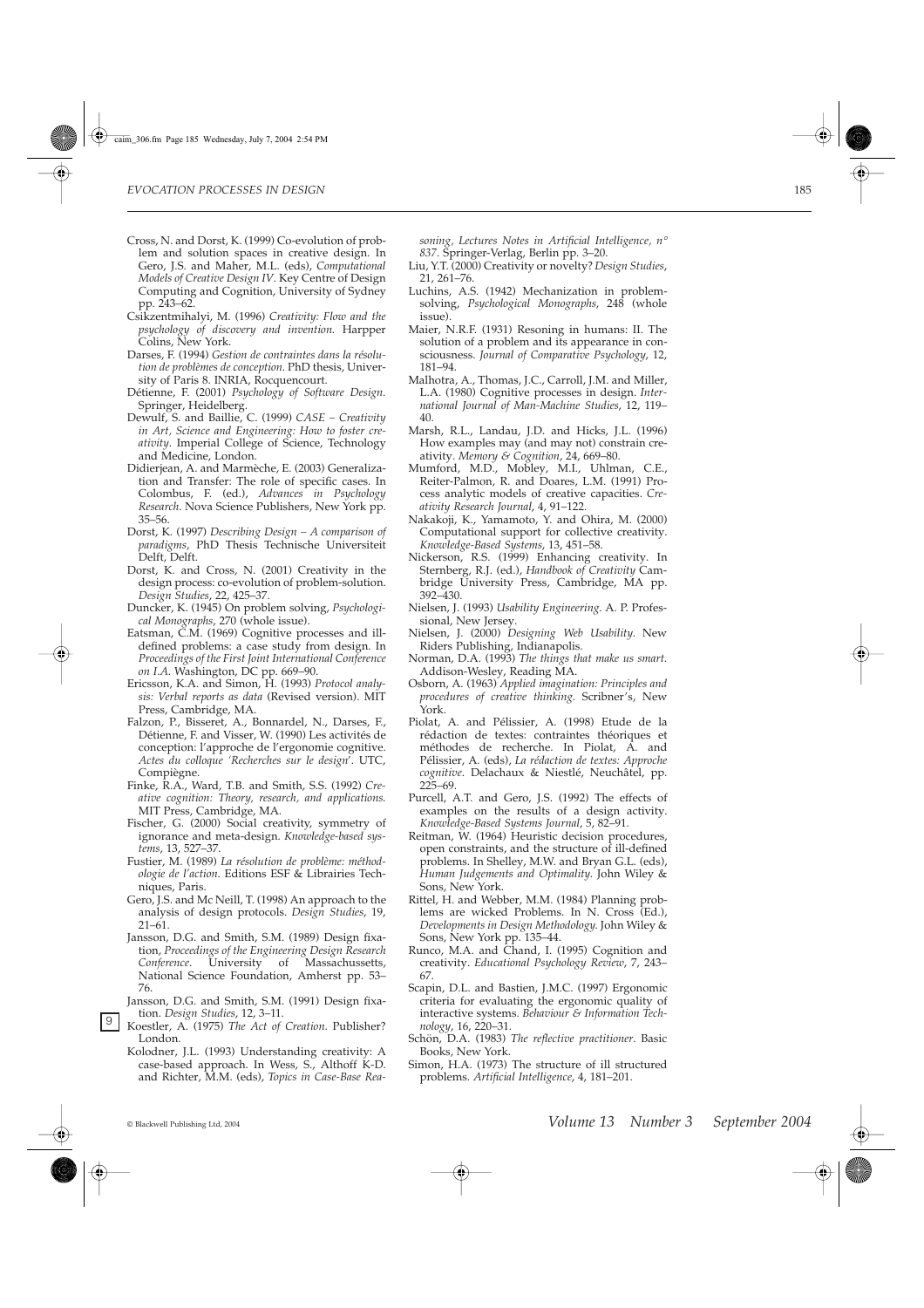#### 186 *CREATIVITY AND INNOVATION MANAGEMENT*

- Simon, H.A. (1995) Problem forming, problem finding and problem solving in design. In Collen, A. and Gasparski, W. (eds), *Design & Systems*. Transaction Publishers, New Brunswick pp. 245–57.
- Smith, S.M., Ward, T.B. and Shumacher, J.S. (1993) Constraining effects of examples in a creative generation task, *Memory & Cognition*, 21, 837–45.
- Sternberg, R.J. and Lubart, T.I. (1991) An investment theory of creativity and its development. *Human Development*, 34, 1–31.
- Sternberg, R.J. and Lubart, T.I. (1995) *Defying the crowd: Cultivating creativity in a culture of conformity*. Free Press, New York.
- Valkenburg, R. and Dorst, K. (1998) The reflective practice of design teams. *Design Studies*, 19, 249– 71.
- Ward, T.B. (1994) Structured imagination: The role of category structure in exemplar generation. *Cognitive Psychology*, 27, 1–40.
- Ward, T.B. and Sifonis, C. (1997) Task demands and generative thinking: What changes and what remains the same? *Journal of Creative Behavior*, 31, 245–59.
- Ward, T.B., Smith, S.M. and Vaid, J. (1997) Conceptual structures and processes in creative thought. In Ward, T.B., Smith S.M. and Vaid, J. (eds), *Creative Thought: An investigation of conceptual structures and processes*. American Psychological Association, Washington, DC pp. 1–27.
- Weisberg, R.W. (1988) Problem solving and creativity. In Sternberg, R.J. (ed.), *The Nature of Creativity: Contemporary Psychological Perspectives*. Cambridge University Press, Cambridge.

Nathalie Bonnardel is an Assistant Professor in the department of Cognitive and Experimental Psychology of the University of Provence. She has studied for years designers' cognitive processes, such as evaluation processes and analogy-making, in order to develop knowledge-based design systems adapted to the designers' level of expertise. She conducts her studies in the research centre in Psychology of Cognition, Language and Emotion (E.A. 3273), where she is the head of the team 'Design and use of multimedia and symbolic systems'. She is also in charge of a Master degree in 'Cognitive Ergonomics' proposed at the University of Provence. She previously conducted her research at INRIA (National Institute of Research in Computer Science and Automatique, Rocquencourt, France) as well as post-doctoral research at the University of Colorado and the Institute of Cognitive Science (Boulder, Colorado).

Evelyne Marmèche is a Research Scientist at the CNRS (National Center for Scientific Research). She has studied analogical reasoning in various areas (e.g. mathematics problems, chess games, basket games and so on). She is also interested in studying expertise in professional activities. She conducts her research at the Laboratory of Cognitive Psychology (LPC) – UMR 6146: CNRS and at the University of Provence, where she is the head of the team working on expert memory. She previously conducted her studies at the LAPSYDEE (Laboratory of Psychology, Development and Education of Children) at the University of Paris V.